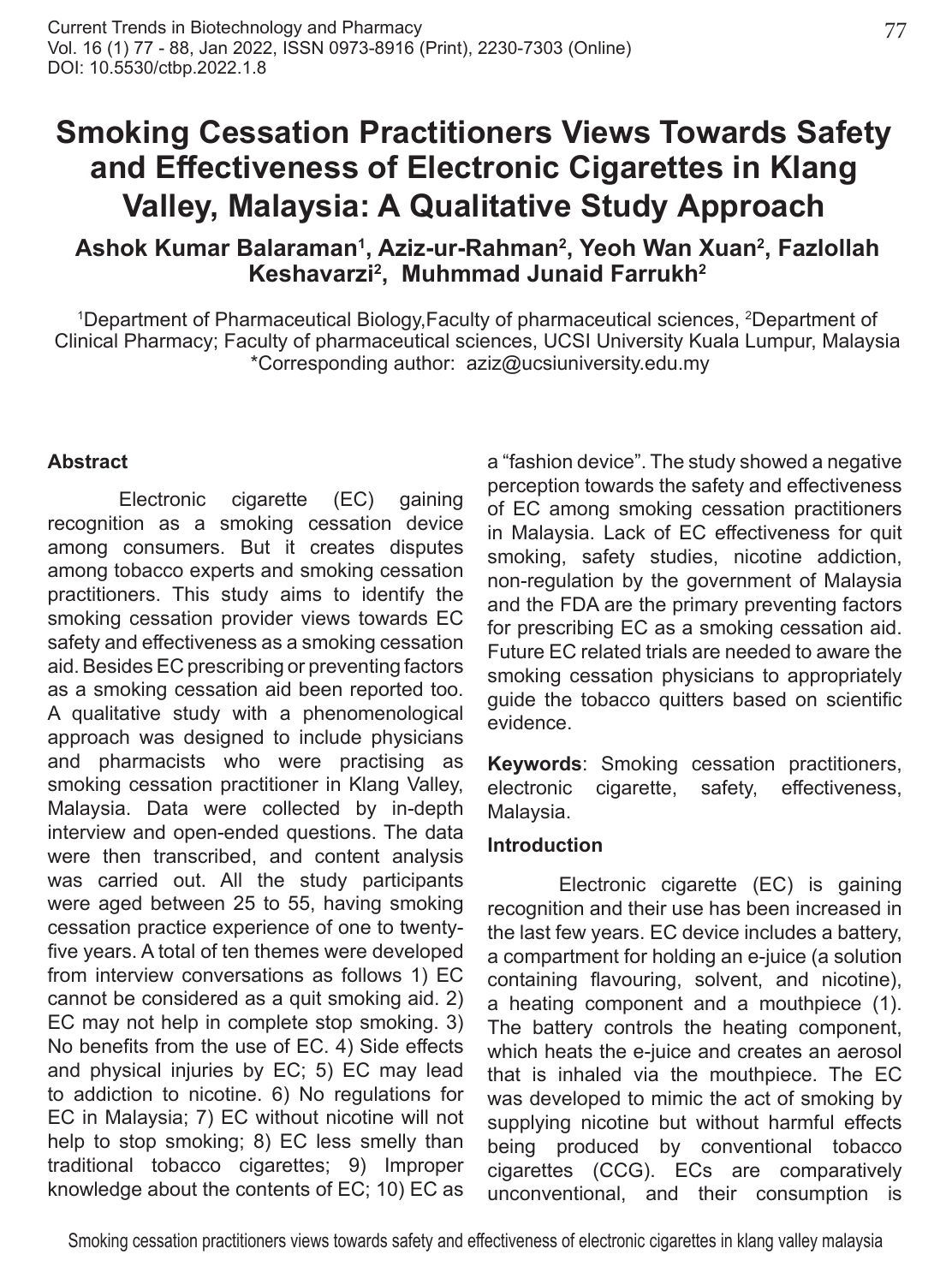spreading as an electronic nicotine delivery system worldwide. The chief constituents of EC liquids are nicotine, propylene glycol, glycerine, and a combination of other flavouring ingredients (2).

Presently, in Malaysia ECs are not banned but are regulated with only nicotinefree e-liquids permitted to be sold by vendors (3). Nicotine is classified as a class C poison under the Malaysian poisons act, 1952 and control of drugs and cosmetic regulations, 1984. This act prohibits the sale or supply of poisons to persons under 18 years old. Any breach of this act may be liable to a fine not higher than MYR 3000 and/or up to 2 years 'imprisonment. However, EC devices without nicotine are classified as electrical appliances and are legal to trade. But nicotine in e-liquids can be sold by licensed personnel, including pharmacists and physicians (4). Malaysia joined the WHO framework convention on tobacco control (FCTC) on 23 September 2003 and started the national smoking cessation services like "take nak and quit" to encourage smoking cessation among smokers. In Malaysia, the mQuit services were initiated on 27<sup>th</sup> November 2015 through a public-private partnership. The objectives of these services were to make smoking cessation services accessible throughout the public and private sectors (5). The services were additionally improved with a quitline counselling system and a website to support and facilitate registration of smokers to cessation program through www.jomquit.moh. gov.my. Currently, there are 160 private health care providers and 764 government health clinics and hospitals have become the mQuit providers. The numbers of registered patients for mQuit services have increased from 7757 in 2015 to 10791 in 2016 (5).

Even rapid worldwide market penetration of EC, their use is prominently disputed as a scientific viewpoint among tobacco experts and smoking cessation practitioners. Many questions related to the EC are unclear and its role as a smoking cessation aid and impact on public health is still open-ended (2). There is uncertainty regarding EC as a smoking cessation aid since their use may renormalize smoking in ex-smokers, could attract the youngsters due to the availability of nicotine e-liquids with various flavours and assume it as a fashion gadget (1). Inadequate information regarding the long-term health effects of EC has become a significant issue due to the use of EC worldwide, including in Malaysia (6). Therefore, the current study aims to carry out qualitative research to investigate the smoking cessation practitioners' views towards safety and effectiveness of EC and its associated factors for prescribing or preventing it as a smoking cessation aid.

#### **Materials and Methods**

*Study design and setting:* A qualitative study design informed by phenomenological method, where the researcher takes the opportunity to explore in-depth perceptions about safety and effectiveness of EC. The research was conducted in the region of Klang Valley. Data were collected by in-depth semi-structured face to face interviews with smoking cessation providers such as doctors and pharmacists. The reason to conduct the qualitative study was due to the restriction of time and research cost. The interviews were conducted in the English language. The study was registered under National Medical Research Registration (NMRR) 19-1574-48749 Malaysia. Ethical approval was obtained from the Medical Research Ethics Unit (MREC) of Malaysia. Before the study, written informed consent was taken from each practitioner. A semi-structured interview guide was developed by reviewing preceding studies and by the discussion with expert academicians in associated disciplines. Socio-demographic data (table 1) was collected using a demographic data collection sheet that was attached to an interview guide. The interview guide comprised the questions, which mainly focused on the issues of efficacy, safety and prescribing and preventing factors as a smoking cessation aid. The open-ended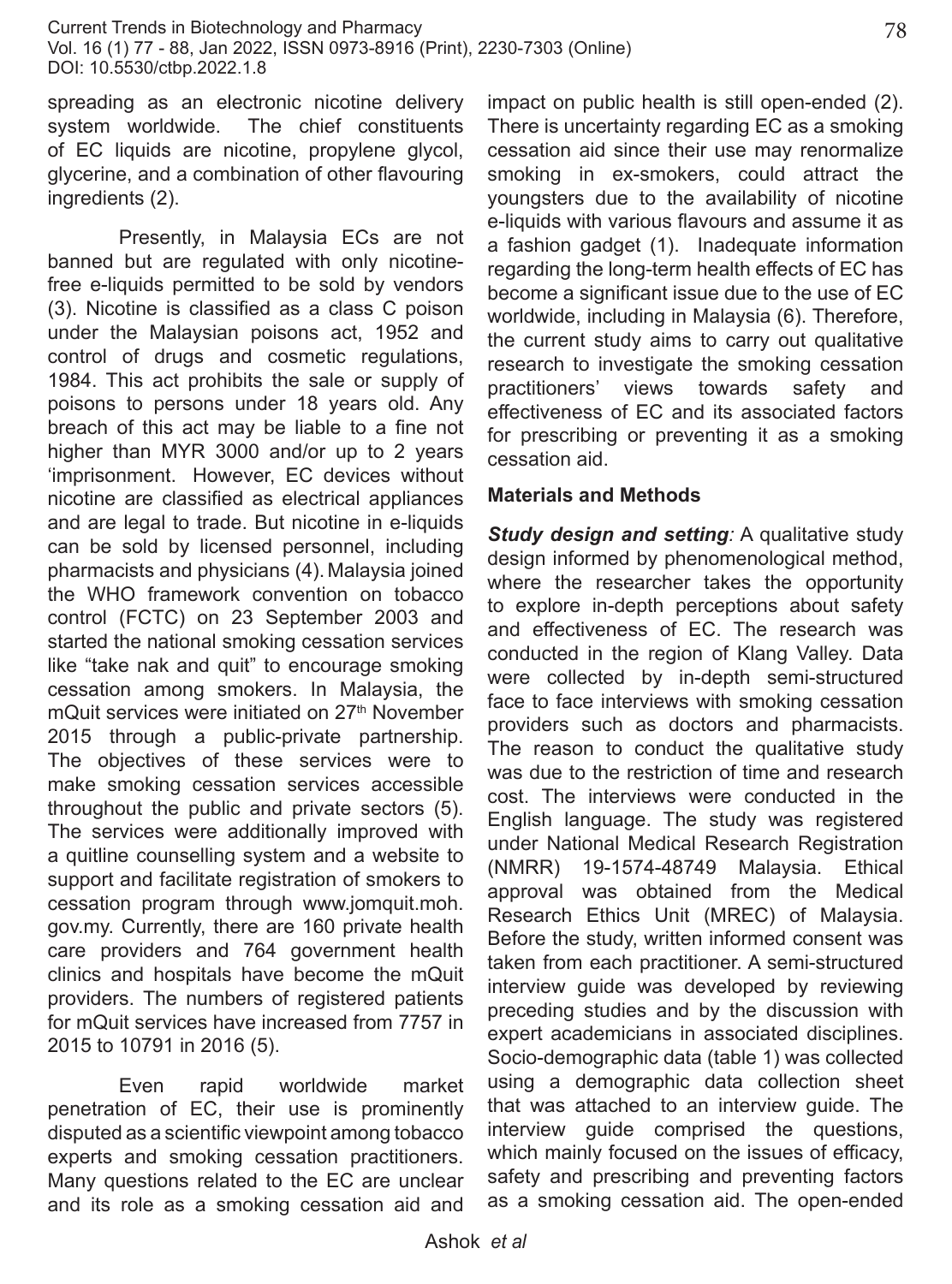questions were asked, and appropriate investigative queries were applied whenever essential to draw out the facts necessary for the study. Moreover, the study participants were given full authority to express additional opinions on matters related to the safety and effectiveness of EC at the end of every interview session. The interviews were conducted at quit smoking clinics by the investigator at the time suitable for study participants. Each interview session lasted for about 45 minutes to 1 hour. The data obtained from the in-depth interview were then transcribed and content analysis was visualized in the form of interview experts and descriptive statistics.

*Inclusion and exclusion criteria:* All registered physicians and pharmacists who were practising as smoking cessation providers either in private or government mQuit clinics in Klang Valley were considered eligible for this study. The general physicians and pharmacists who were not practising as smoking cessation provider was excluded from this study.

**Sample size:** Purposive and snowball sampling were applied to recruit the study participants. The recruitment of participants was done until the saturation of the data occurs. Contacts with participants were done by face to face, emails, and phone calls or through references. The smoking cessation practitioners were enrolled on various smoking cessation clinics such as mQuit clinics in Klang Valley Malaysia from May to July 2020.

*Data analysis:* All interview conversations were audiotaped and transcribed verbatim. The transcripts produced from the audiotape were separately coded by two investigators for the search of descriptive and interpretive codes manually. The interviews and empirical data analysis were conducted simultaneously based on the theory of analytic induction. The phenomenological approach was applied to analyse the interview data. Both independent coders paid attention to the records repetitively to familiarize themselves with the data. Finally,

the coded transcripts from each researcher were confirmed for the entire points in the text data. Data saturation was reached after 20 interviews when both the researchers were not able to find the new themes. This was further confirmed by the replication of the study themes and reiterating terms. The socio-demographic data were presented descriptively.

#### **Results and Discussion**

The socio-demographic characteristics of the study participants were summarized in Table 1. Thematic content analyses were done and recognised the 10 main themes and 26 codes. The developed themes and the selected codes of the participants' have mentioned in table 2.

The current qualitative study among smoking cessation practitioner in Klang Valleygives a comprehensive understanding regarding the safety and effectiveness of EC as a smoking cessation aid which was not previously reported before in Malaysia. The current study participants reported that EC cannot be considered as a smoking cessation aid. One of the important marketing strategies from the EC manufacture is that EC is a useful tool for smoking cessation. Almost 90% of the study participants reported that they would neither recommend nor encourage ECs as an alternative tool for those who wish to quit tobacco smoking. Most of the study participants preferred conventional therapy like nicotine replacement therapy (NRT) such as nicotine patches and nicotine gums as smoking cessation aids. The reason for their impression is that these products have been approved by the FDA and free from harmful chemicals and flavouring agents. The current study also revealed that the participants do not actively recommend EC to their patients. However, they informed that they will not discourage interested patients from trying EC as a smoking cessation aid, particularly those who failed to quit with other smoking cessation methods.

The current study results were

Smoking cessation practitioners views towards safety and effectiveness of electronic cigarettes in klang valley malaysia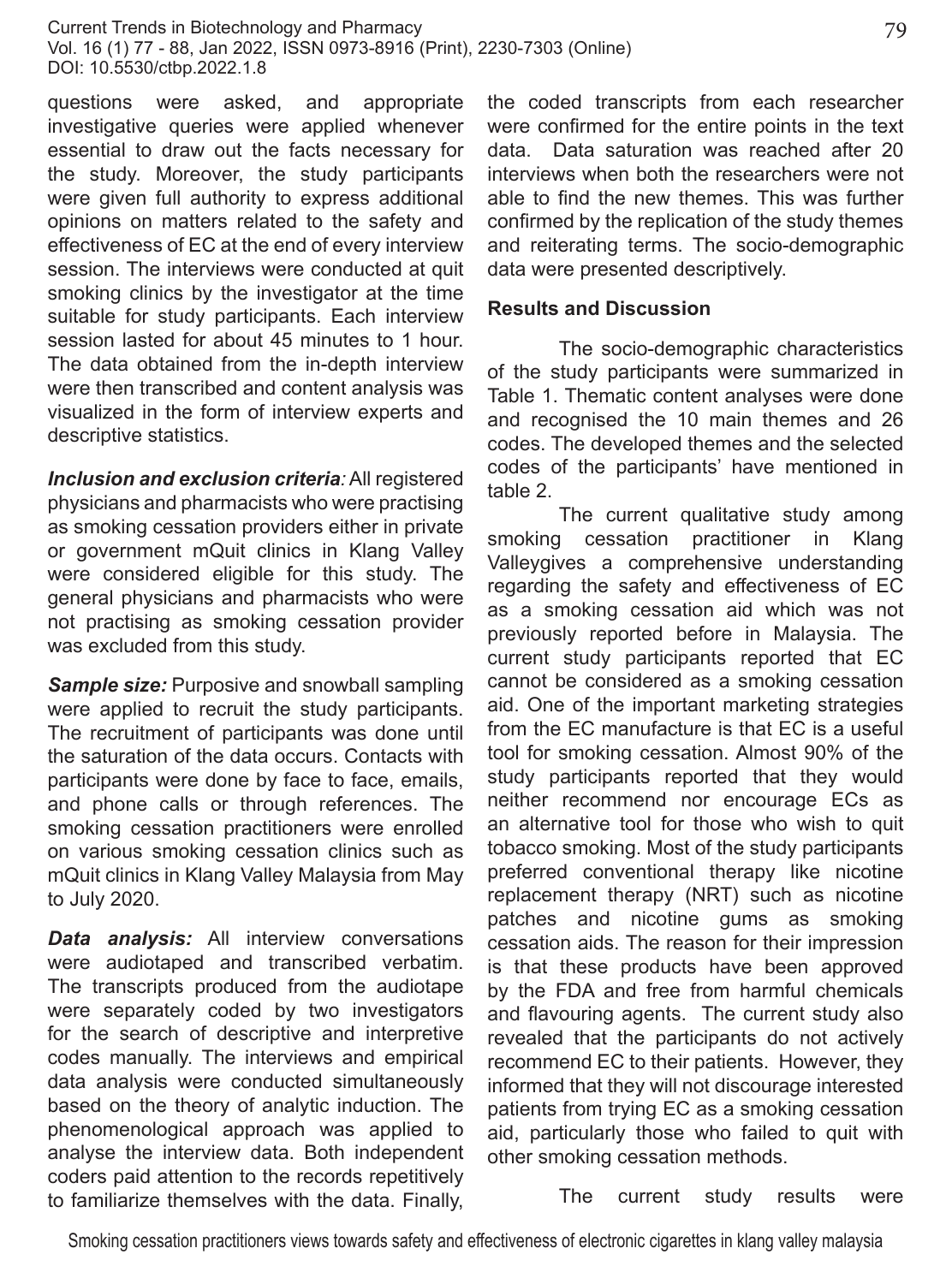consistent with other studies which found that the primary care providers were more inclined to recommend EC to patients with failed quit attempts (7,8). The physicians were more likely

**Table 1.** Socio-demographic characteristics of the study participants

|                  | Characteristics                                                                                  | Total<br>$(N=20)$                               | number |
|------------------|--------------------------------------------------------------------------------------------------|-------------------------------------------------|--------|
|                  |                                                                                                  | Frequency (%)                                   |        |
| $\overline{1}$ . | Age in years<br>25-35<br>36-45<br>46-55                                                          | $(05)$ 25%<br>(12) 60%<br>(03) 15%              |        |
| 2.               | Gender<br>Male<br>Female                                                                         | $(09)$ 45%<br>(11) 55%                          |        |
| 3.               | <b>Marital status</b><br>Married<br>Single                                                       | (14)70%<br>$(06)$ 30%                           |        |
| 4                | Race<br>Malay<br>Chinese<br>Indian                                                               | $(06)$ 30%<br>(05) 25%<br>$(09)$ 45%            |        |
| 5.               | Occupation<br>Government<br>Private                                                              | (19)95%<br>$(01)$ 5%                            |        |
| 6.               | Smoking cessation<br>practice<br>experience (years)<br>$1 - 5$<br>$6 - 10$<br>$11 - 15$<br>16-20 | $(08)$ 40%<br>$(07)$ 35%<br>(04) 20%<br>(01) 5% |        |
| 7.               | Speciality<br>Physician<br>Pharmacist                                                            | $(10)$ 50%<br>$(10)$ 50%                        |        |

to recommend EC when their patients asked about them or when the physician believed that EC was safer than conventional cigarettes. A recent online survey conducted in Malaysia revealed that Malaysians generally use EC as

a smoking cessation aid (9). The study further reported users believed that ECs have helped them to reduce their tobacco consumption, reduced the urge to smoke and helped them to stop smoking. Currently, there are conflicting data about the role of EC in smoking cessation (10-11,12).

The existing study participants also revealed that EC may not help in complete stop smoking. Most of them emphasized that self-confidence  $-$  and strong determination among vapers play a vital role in the action of complete stop smoking (13-14). The study participants further alleged that the emotional and psychological support from family and peer may help in complete quit smoking. A meta-analyses study reported that self-confidence and strong will power plays a decisive role in smoking cessation (15). About two-thirds of the current study participants revealed that EC without nicotine may not be useful in smoking cessation. They specified that the use of nicotine in e-liquids reduces the withdrawal symptoms such as irritability, anger and so on. However, the earlier studies discovered that nicotine-free vaping triggers an immune system and may cause an inflammatory response throughout the body (16).

The current study participants also reported an insignificant benefit related to EC use and stated numerous side effects. The study participants informed that the EC device itself has no quality control. Regarding the side effects of EC, they revealed that ECs may induce countless side effects on human's health and physical injuries as well. However, unfortunately, existing available data on the safety of EC is limited and inconsistent. Self-reported adverse events have been identified during randomized clinical trials and by some observational studies (17-20). The previous clinical trials have reported minor adverse events with the use of EC like mouth irritation, cough, and nausea. The existing study participants also reported that EC may lead to shortness of breath, blurred vision, headache, palpitations, elevation in blood pressure and may develop serious health problems which end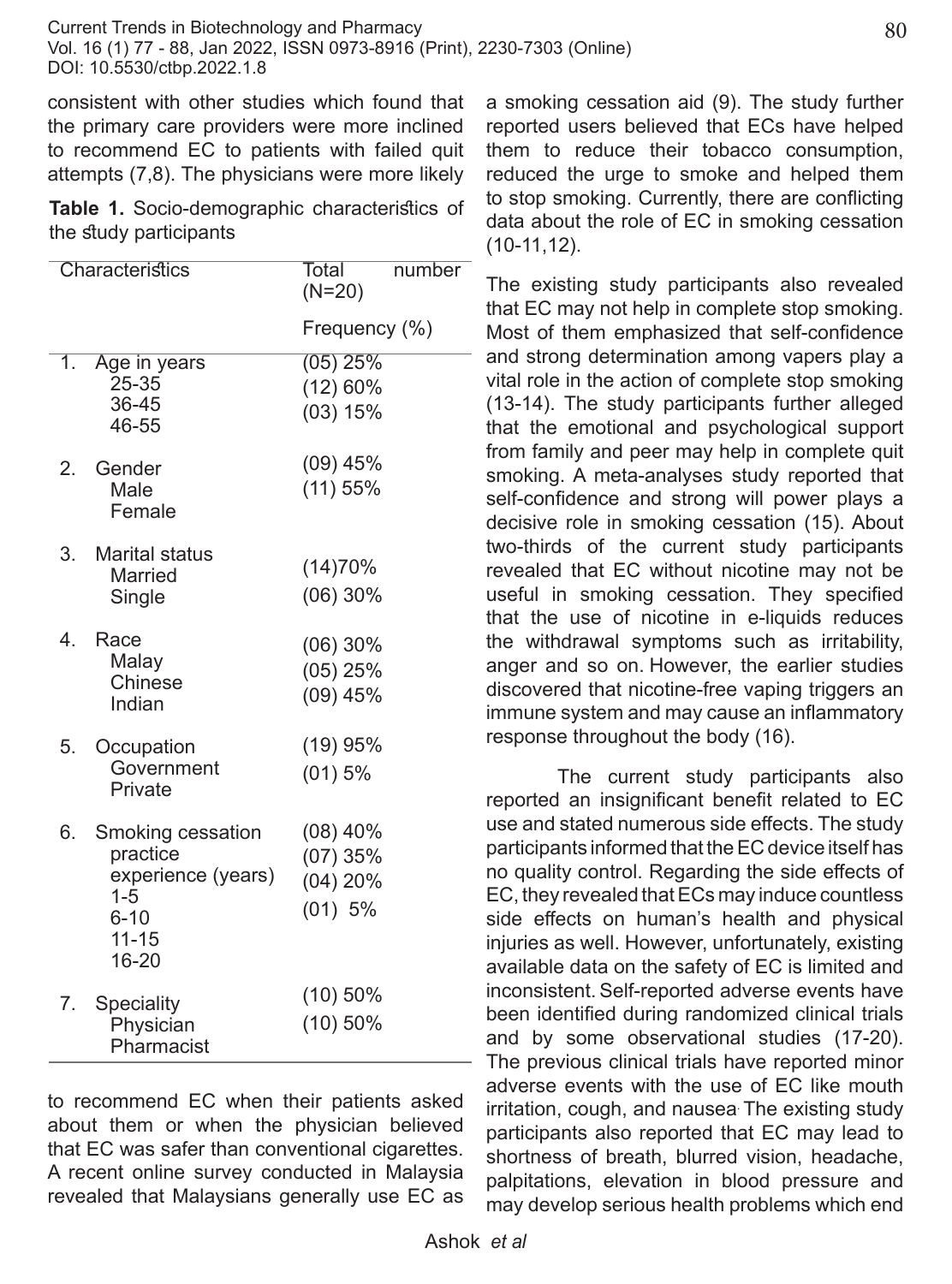up hospitalization (21). The FDA too reported that adverse events associated with the use of EC are headache, chest pain, nausea, cough. The literature studies have also been reported the major adverse events by EC use such as pneumonia, congestive heart failure, seizure, rapid heart rate and burns related to routine use, airway resistance, gastrointestinal system, and neurone system etc (22-23).

The current study participants also stated that E-cigarette or Vaping Use Associated Lung Injury (EVALI) seems to be a serious side effect of EC use. In June 2019, more than 1000 new cases of lung injury were evolved (EVALI) due to EC use in the USA. Patients suffering from EVALI showed symptoms such as dyspnoea, cough and hypoxaemia with bilateral airspace opacities on chest imaging (24). The evaluation of EVALI cases shown that in most cases the patients have vaped tetrahydrocannabinol (THC)–containing liquids in addition to nicotine-containing e-liquids (25). Later studies showed that the molecule vitamin E acetate was accountable for EVALI syndrome as it was identified in the bronchoalveolar lavage among 94% of the patients (25-26). The study further reported that most of the patients required management in the intensive care unit with steroid therapy to reduce airway inflammation. All patients recovered with the cessation of vaping, supportive care and steroid therapy and remained symptom-free at follow up.

In the present study, two-thirds of the study participants revealed that the battery (lithium) explosion is one of the chief causes of physical injury by EC use. Cases of individuals being injured by EC due to exploding of lithium batteries have been reported in the news and social media (27-28). Poorly lithium batteries with the use of low-quality materials are at high risk to cause physical injury by EC. Besides, improper use and handling of these batteries can contribute to thermal runaway, where the internal battery temperature increases and may causes fires or explosions.

Regulation of EC varies around the globe, ranging from no regulations to complete bans (29). The current study participants revealed that there are no comprehensive laws and regulations regarding the EC in Malaysia. Most of the study participants reported that EC may cause more harms to the public due to non-regulations of EC. The study participants mainly pointed out the non-regulation of the amount of nicotine in e-liquids. Malaysia has yet to do either and no specific regulations are governing the sale and use of EC. However, there are some restrictions made by the Ministry of Health Malaysia that, smoking, and vaping in restaurants, indoors or outdoors and within 3 metres of the perimeter of the restaurant are prohibited. The principal regulations, the Control of Tobacco products regulations 2004, impose a fine of up to 10,000 Malaysian Ringgit (RM) and up to two years of imprisonment on anyone caught smoking in a prohibited area (30). Such Strict regulations on EC should also be done in Malaysia to benefit the public's health.

Most of the study participants also revealed that EC may lead to nicotine addiction. It is acknowledged that vaping is maintained primarily by dependence on nicotine. Besides, currently, there are no fixed concentrations of nicotine in ECs. The nicotine concentrations in e-liquids are in the range of 6-18 mg generally provided in the marketed available e-liquids samples. However, certain previous studies revealed that the marketed e-liquids samples found to have variations in the quality along with discrepancies on the labelled vs actual nicotine concentration around the globe, including in Malaysia (31-33). The preceding studies revealed that EC users consuming nicotine up to 40-60 mg/ml in EC liquids such as in brand JUUL (34). The literature studies showed that smokers who quit smoking permanently may end up becoming addicted to EC nicotine. The addiction to nicotine via EC revealed like conventional tobacco cigarettes (35-36). Therefore, regulations of contents of nicotine in

Smoking cessation practitioners views towards safety and effectiveness of electronic cigarettes in klang valley malaysia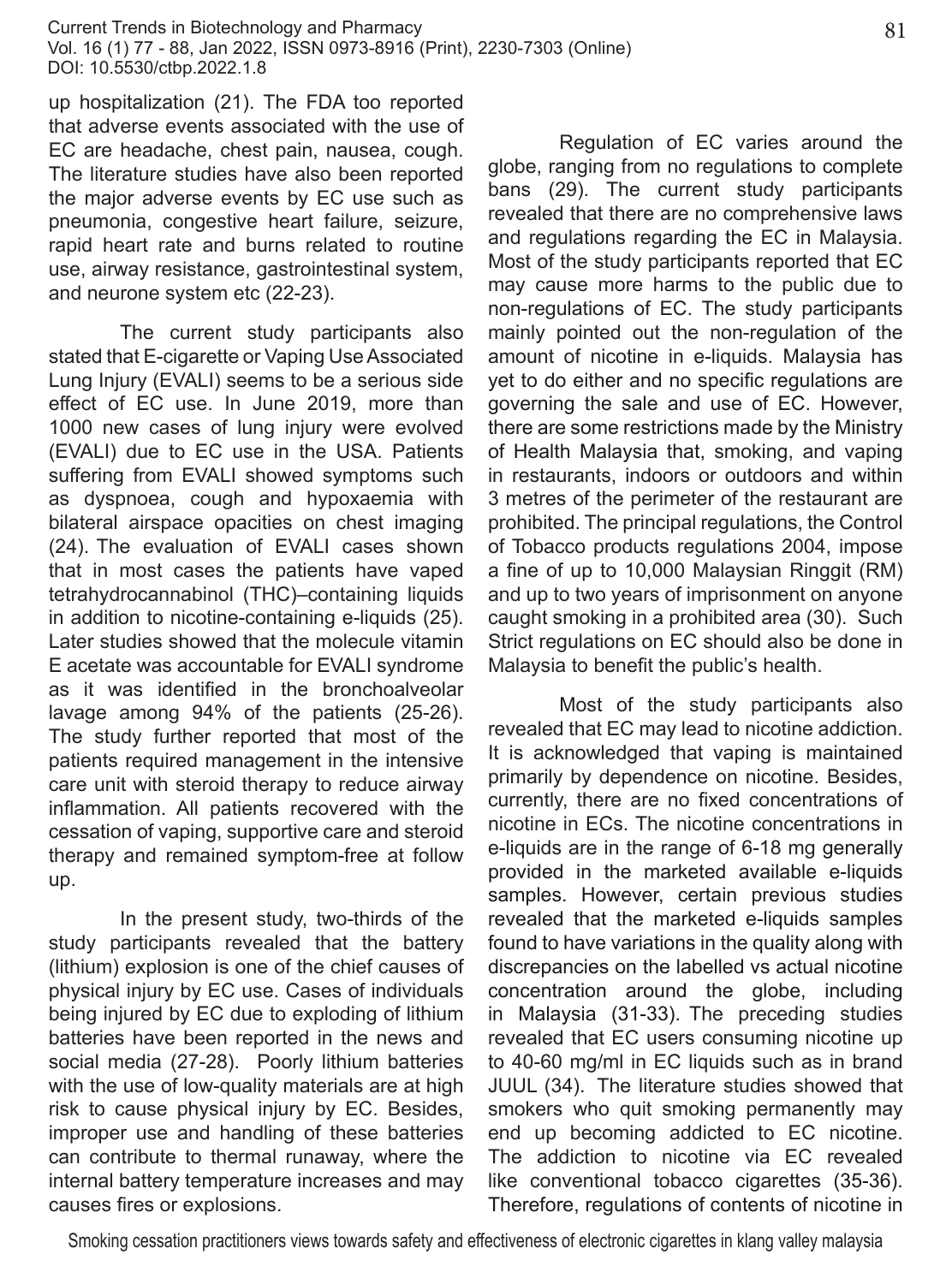| aple 2. Developed themes and the selected codes extracted from the recorded conversation |
|------------------------------------------------------------------------------------------|
|                                                                                          |
|                                                                                          |
|                                                                                          |

| Theme <sub>1:</sub>                                                                                                                                                                                                                                                                                                                                                                                                                                                                                                                         | Theme <sub>2:</sub>                                                                                                                                                                                                                                                                                                                                                                                                                                                                                                                                                                                                                                                                                                                 | Theme <sub>3</sub> :                                                                                                                                                                                                                                                                                                                                                                                                                                                                                                                                                                                                                                                                                                                                                                                                                                                      | Theme 4:                                                                                                                                                                                                                                                                                                                                                                                                                                                                                                                                                                                                                                                                                                             | Theme 5:                                                                                                                                                                                                                                                                                                                                                                                                                                                                                                                                                                                                                                                                                                                                                                                                                               |
|---------------------------------------------------------------------------------------------------------------------------------------------------------------------------------------------------------------------------------------------------------------------------------------------------------------------------------------------------------------------------------------------------------------------------------------------------------------------------------------------------------------------------------------------|-------------------------------------------------------------------------------------------------------------------------------------------------------------------------------------------------------------------------------------------------------------------------------------------------------------------------------------------------------------------------------------------------------------------------------------------------------------------------------------------------------------------------------------------------------------------------------------------------------------------------------------------------------------------------------------------------------------------------------------|---------------------------------------------------------------------------------------------------------------------------------------------------------------------------------------------------------------------------------------------------------------------------------------------------------------------------------------------------------------------------------------------------------------------------------------------------------------------------------------------------------------------------------------------------------------------------------------------------------------------------------------------------------------------------------------------------------------------------------------------------------------------------------------------------------------------------------------------------------------------------|----------------------------------------------------------------------------------------------------------------------------------------------------------------------------------------------------------------------------------------------------------------------------------------------------------------------------------------------------------------------------------------------------------------------------------------------------------------------------------------------------------------------------------------------------------------------------------------------------------------------------------------------------------------------------------------------------------------------|----------------------------------------------------------------------------------------------------------------------------------------------------------------------------------------------------------------------------------------------------------------------------------------------------------------------------------------------------------------------------------------------------------------------------------------------------------------------------------------------------------------------------------------------------------------------------------------------------------------------------------------------------------------------------------------------------------------------------------------------------------------------------------------------------------------------------------------|
| EC cannot be considered as<br>a quit smoking aid.                                                                                                                                                                                                                                                                                                                                                                                                                                                                                           | EC may not help in complete<br>stop smoking                                                                                                                                                                                                                                                                                                                                                                                                                                                                                                                                                                                                                                                                                         | No benefits using electronic<br>cigarette.                                                                                                                                                                                                                                                                                                                                                                                                                                                                                                                                                                                                                                                                                                                                                                                                                                | Side effects and physical<br>injuries by EC.                                                                                                                                                                                                                                                                                                                                                                                                                                                                                                                                                                                                                                                                         | EC may lead to the addiction<br>of nicotine.                                                                                                                                                                                                                                                                                                                                                                                                                                                                                                                                                                                                                                                                                                                                                                                           |
| Nearly more than half of the<br>study participants replied that<br>EC cannot be considered as a<br>I would not suggest people to<br>use. I would not recommena<br>and suggest to the<br>conventional nicotine therapy.<br>No, no. I will recommend our<br>mQuit programme or any<br>nicotine replacement therapy<br>For me, I support nicotine<br>patches and nicotine gums<br>that contain no harmful<br>chemicals other than nicotine.<br>(Pharmacist 3, Line 33)<br>(Physician 2, Line 40)<br>Physician 4, Line 54)<br>quit smoking aid. | higher success rate than EC<br>Electronic cigarette will never<br>percentage of them eventually<br>that EC may not aid in<br>complete stop smoking. The<br>the self-confidence among<br>cessation  it is more towards<br>to stop smoking, even without<br>The study participants stated<br>participants pointed out that<br>the smokers may lead to a<br>use in quitting the tobacco<br>they are very high mentality<br>the EC, they themselves can<br>that a lot of times when people<br>try vaping will eventually, high<br>their mentality. If let's say,<br>stop smoking. (Physician 6,<br>Research had showed also<br>goes to tobacco cigarette.<br>help in stop smoking<br>Pharmacist 4, Line 11)<br>cigarette<br>Line $14$ ) | quit smoking, or maybe at least<br>However, I think that it really<br>Most of the study participants<br>found that there are no benefits<br>Some of the public might think<br>it as a way for to help them to<br>help them to reduce the number<br>of cigarettes using every day.<br>depends on how  on what is<br>quality of EC and how the person<br>I do not find the electronic<br>cigarette benefits  useful at all<br>because in the first place, the<br>control, it may be dangerous<br>checking. It can be dangerous<br>whether the gadgets contain<br>accurate contents. So, I don't see<br>I actually don't find many benefits<br>without the SIRIM, quality<br>is going to use it. (Physician 8,<br>gadget itself may not have quality<br>any benefits of it. (Pharmacist 6,<br>from the electronic cigarettes.<br>received by using EC.<br>Line 8)<br>Line 9) | risks of explosions, risk of<br>fire  (Pharmacist 2, Line<br>physical injuries. As per<br>Electronic cigarette can<br>have the explosion of the<br>battery and may physically<br>study participants<br>Yes, I have seen cases<br>with the battery explosion<br>literature, the use of EC<br>strokes. <sup>8</sup> The low-quality<br>check of EC devices is<br>closely linked to physical<br>in the news, maybe also<br>were aware that EC can<br>cause side effects and<br>is linked to serious health<br>problems, such as severe<br>nicotine addiction and<br>increased<br>risk of heart attacks and<br>get injury. (Physician 8,<br>lung injuries, seizures,<br>poisoning,<br>Line 13)<br>njuries.<br>The<br>36) | not encourage it because  it<br>it will lead to addiction, but<br>it may also contain a lot of<br>EC may lead to addiction of<br>nicotine then it can cause<br>long-term damage, so I do<br>on nicotine, and this is pure<br>nicotine, it may probably lead<br>know, the EC is still under<br>developing if they have a high<br>can lead to another addiction.<br>The problem is that  people<br>who never smoke before may<br>an addiction. (Physician 1,<br>participants were replied that<br>nicotine, especially among<br>the young generations and<br>especially the young one you<br>start smoking because they<br>think it is safer. If you already<br>EC has nicotine, definitely.<br>other hazardous chemicals<br>study<br>(Pharmacist 6, Line 51<br>the<br>(Physician 5, Line 44)<br>Ⴆ<br>new vapers<br>Majority<br>Line 21) |
|                                                                                                                                                                                                                                                                                                                                                                                                                                                                                                                                             |                                                                                                                                                                                                                                                                                                                                                                                                                                                                                                                                                                                                                                                                                                                                     |                                                                                                                                                                                                                                                                                                                                                                                                                                                                                                                                                                                                                                                                                                                                                                                                                                                                           |                                                                                                                                                                                                                                                                                                                                                                                                                                                                                                                                                                                                                                                                                                                      |                                                                                                                                                                                                                                                                                                                                                                                                                                                                                                                                                                                                                                                                                                                                                                                                                                        |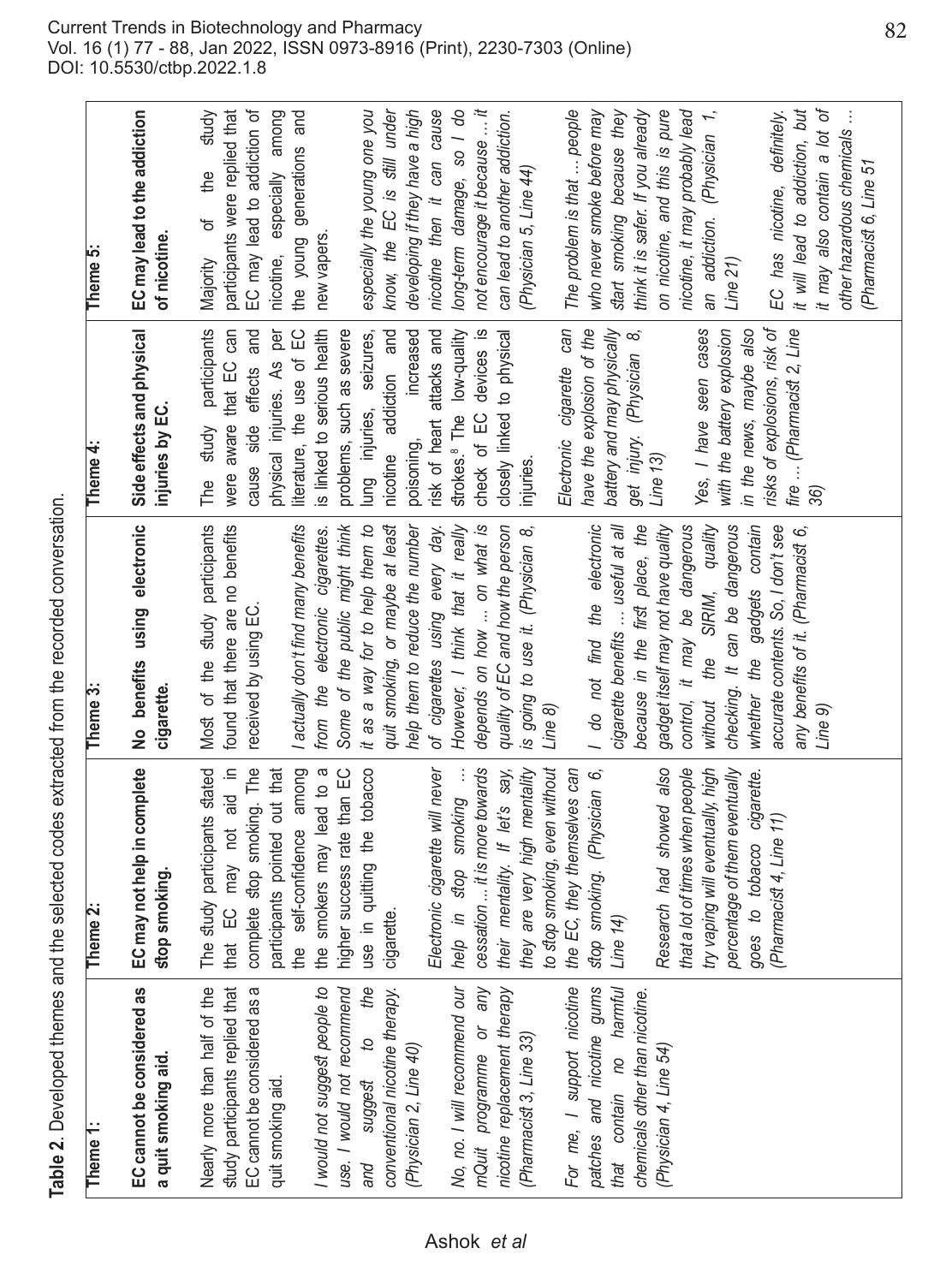| Theme 6:                                                                   | Theme 7                                                             | Theme 8:                                                           | Theme <sub>9</sub>                                                      | Theme 10:                                              |
|----------------------------------------------------------------------------|---------------------------------------------------------------------|--------------------------------------------------------------------|-------------------------------------------------------------------------|--------------------------------------------------------|
| electronic<br>įó<br>cigarettes in Malaysia.<br>No regulations              | EC without nicotine will not<br>help to stop smoking                | traditional tobacco cigarettes.<br>EC is less smelly than          | about<br>Improper knowledge<br>the contents of EC.                      | Youngsters assume EC as<br>fashion device.             |
| Majority of the study participants<br>e<br>are<br>mentioned that there     | ں<br>س<br>The current study participants<br>also specified that the |                                                                    | participants<br>reported improper knowledge<br>study<br>PH <sub>e</sub> |                                                        |
| specific regulations acted on EC in                                        | without nicotine is not giving                                      | The study participants also                                        | about the contents of EC.                                               | study<br>the<br>$\frac{1}{\sigma}$<br>Most             |
| Malaysia. No specific regulations<br>non-<br>governing the use of<br>are   | assume<br>any support to quit smoking.<br>participants<br>PM<br>The | pointed out that EC is less                                        | Contents that I know all will                                           | participants mentioned that                            |
| sale.<br>nicotine vaporizers and on EC                                     | EC users will not get<br>that                                       | smelly than traditional. tobacco<br>cigarettes. This is one of the | be nicotine definitely, other                                           | EC is assumed as a fashion<br>teens<br>among<br>device |
|                                                                            | satisfaction without nicotine in                                    | primary reasons, that why                                          | chemicals we are not really                                             | nowadays.                                              |
| Currently, the common problems<br>sician<br>will be non-regulations. (Phy  | 〔<br>[                                                              | many youngsters attracting<br>towards its use.                     | being regulated. (Pharmacist<br>sure because they are not               |                                                        |
| 1, Line 33)                                                                | absolutely<br>without nicotine, withdrawal<br>because if it is      |                                                                    | 1, Line 3)                                                              | I think it is more to a fashion                        |
| is not<br>It may do more harms as it                                       | be very<br>symptoms can                                             |                                                                    | I think electronic cigarette                                            | device. A lot of youngsters                            |
| regulated. (Pharmacist 1, Line 37)                                         | bad, and this will strongly                                         | less smelly compared to                                            | contain certain chemicals, it                                           | outside I see using it as a                            |
|                                                                            | discourage users from stopping                                      | traditional tobacco cigarette.                                     | may be nicotine, it may be                                              | fashion, just to show-off.                             |
| on on<br>currently, we have no regulation                                  | tobacco cigarette. (Physician 9,                                    | Less smelly  so even it can                                        | not, but I am not really sure                                           | (Physician 2, Line 10)                                 |
| is put<br>the amount of the nicotine that                                  | Line 34)                                                            | be used in the indoor, it won't                                    | what is the contents actually.                                          |                                                        |
| in EC and what are the ingredients                                         |                                                                     | actually influence any other                                       | (Physician 2, Line 3)                                                   |                                                        |
| put in and there is no formalize                                           | $\equiv$<br>successful.<br>very<br>Not                              | people or affect any people.                                       |                                                                         | Young one tends to try                                 |
| law to tell us for the manufacture                                         | someone is a heavy smoker.                                          | (Physician 3, Line 30)                                             | I think there are no regulated                                          | it you know, because                                   |
| to follow, that is no SOP for us.                                          | (Pharmacist 9, Line 49)                                             |                                                                    | contents. Generally, depends                                            | since it's like the fashion,                           |
| (Physician 4, Line 90)                                                     |                                                                     |                                                                    | on what you mix inside is                                               | the trends (Pharmacist 5,                              |
|                                                                            |                                                                     | The EC does not contain tar;                                       | what you get. Some have                                                 | Line $44$ )                                            |
| There are no proper regulations in<br>most of the countries to control the |                                                                     | therefore, it is less smelly                                       | nicotine some do not have                                               |                                                        |
| use of EC and also no age limitation                                       |                                                                     | compared to the traditional                                        | and then you can add a lot of<br>other things inside. So, I do          |                                                        |
| I think  (Pharmacist 4, Line 44)                                           |                                                                     | one. (Physician 9, Line 34)                                        | content for EC. (Physician 7,<br>not think that there is a fixed        | People around are using<br>it as a smoking tool and    |
|                                                                            |                                                                     | It is less smelly  as it                                           | Line 6                                                                  | young people that never<br>before are now<br>smoke     |
|                                                                            |                                                                     | contains some flavorings.                                          |                                                                         | starting to use EC because                             |
|                                                                            |                                                                     | (Pharmacist 10, Line 30)                                           |                                                                         | it is cool and fashion.                                |
|                                                                            |                                                                     |                                                                    |                                                                         | (Physician 1, Line 29)                                 |
|                                                                            |                                                                     |                                                                    |                                                                         |                                                        |

Conti ... table 2 Developed themes and the selected codes extracted from the recorded conversation. Conti …table 2 Developed themes and the selected codes extracted from the recorded conversation.

Current Trends in Biotechnology and Pharmacy Vol. 16 (1) 77 - 88, Jan 2022, ISSN 0973-8916 (Print), 2230-7303 (Online) DOI: 10.5530/ctbp.2022.1.8

Smoking cessation practitioners views towards safety and effectiveness of electronic cigarettes in klang valley malaysia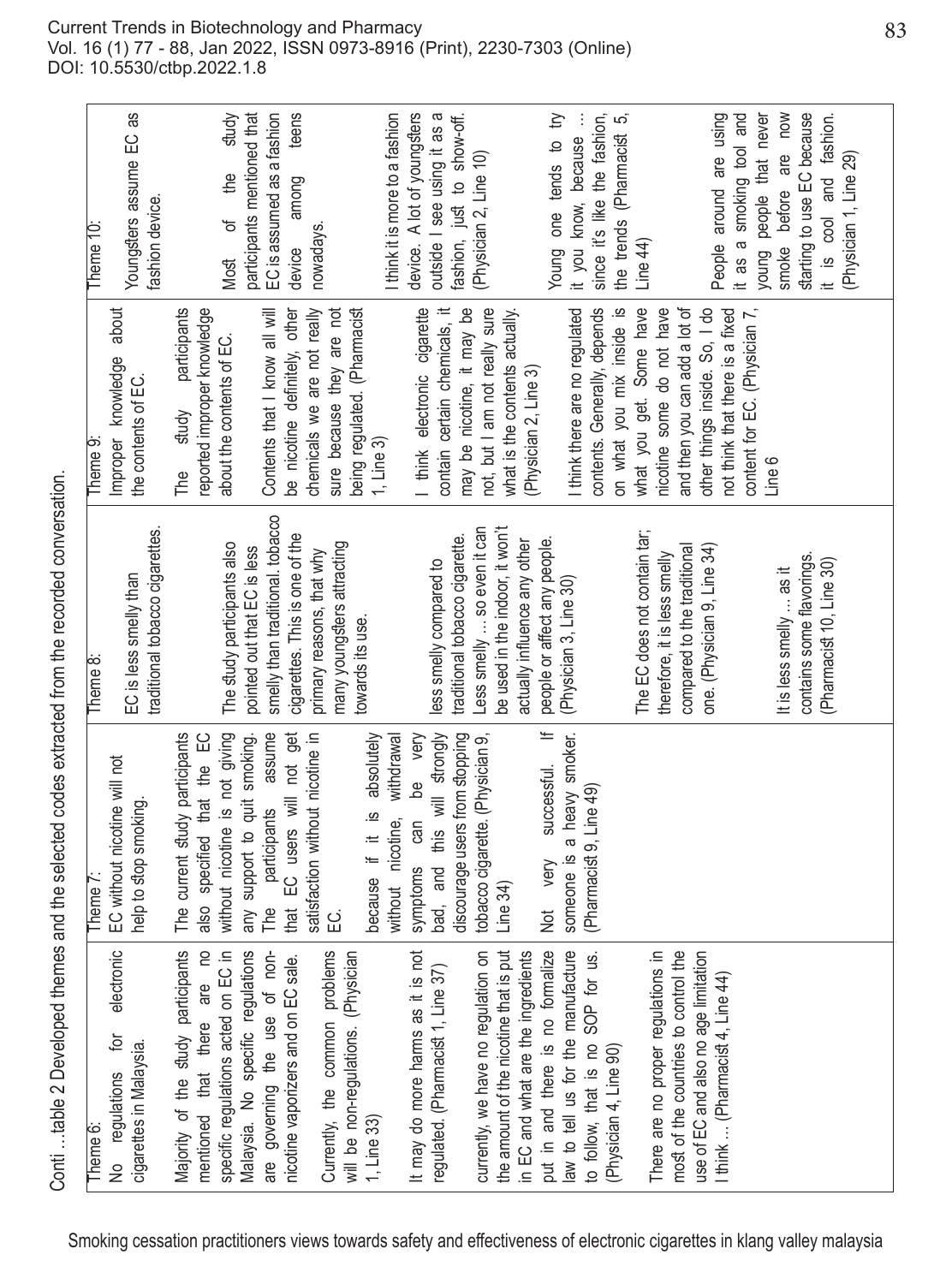EC liquids should be done for consumers safety and to prevent nicotine addiction. The tobacco administrative authority in Malaysia should instruct all e-liquids suppliers and manufacturers to provide nicotine concentrations in safe ranges that would not lead to nicotine addiction.

The current study participants also pointed out that EC is generally less smelly than traditional tobacco cigarettes. Nowadays, the manufacturers add numerous flavourings agents in e-liquids for more sales and to attract youngsters. A study revealed that there is an astonishing number of "characterizing flavours" are available, by one estimate, over 7500 (37). Enticing flavours were banned from conventional cigarettes in 2009 to reduce youth smoking, as they were often used as a starter product (38). Toxic compounds like diacetyl, which has linked to severe respiratory disease, have been found in 75% of flavoured EC e-liquids (39-40). Flavours alone can be harmful to human's health. The appearance of countless combinations of hundreds of flavouring molecules extracted from natural ingredients or artificially made perceived not by taste, but by smell (41). The flavourings in EC mask the high nicotine concentration warning signals and thereby consumers perceptions by believing that vaping is benign. Regulations of flavours in EC liquids should be standardised and steps must take boldly to remove the youth attracting flavoured products from the world market.

The current study participants revealed inadequate knowledge about the contents of e-liquids. Most of the study participants were aware that nicotine and flavourings agents are the main components of EC e-liquids. However, the participants were not able to tell the exact chemicals in EC solutions. As per the literature, the chief constituents of ECs' e-liquids are nicotine, propylene glycol, glycerine, and a couple of other flavouring constituents (1-2). Smoking cessation practitioners should have adequate and comprehensive knowledge on the contents of EC to provide accurate

counselling to the vapers and public. Through their professional up-to-date knowledge, they can guide realistically to the vapers and public related to EC matters. Physician guidance has potential influences on patient behaviour. The physicians' advice may change over time in response to the evolving scientific evidence on EC.

The present study participants also exposed that youngster nowadays use EC with perceptions as a fashion device. Once youngsters hooked with ECs, most of them will become long-term users and then may lead to the use of tobacco cigarette (42-43). The concern now is on whether EC can replace traditional cigarettes or are they operating to induce a new audience of adolescents to tobacco products. At present, the empirical evidence looks more like the latter. Therefore, there is a need for surveillance and mechanism research to understand what EC may mean for youth risk status.

The main limitation of this study was in-depth interviews without the focus group discussion. We did not organize any focus group interviews because all the smoking cessation practitioners have different schedules. The opportunity to observe the interaction among the study participants was lost. However, the researcher managed to gain a more in-depth smoker cessation practitioners' experience with help of a semi-structured interview quide. Another, limitation of this study was it was carried out in one geographical location i.e., in Klang Valley Malaysia. This can be improved further by conducting the study in multiple locations of Malaysia by including a large sample size so that the results can be generalised.

In a conclusion, the smoking cessation practitioners' views towards the safety and effectiveness of EC in Klang Valleywas negative. As per the smoking cessation practitioner views, EC may not be considered as an absolute smoking cessation aid. Lack of EC effectiveness and safety trials, nicotine addiction, non-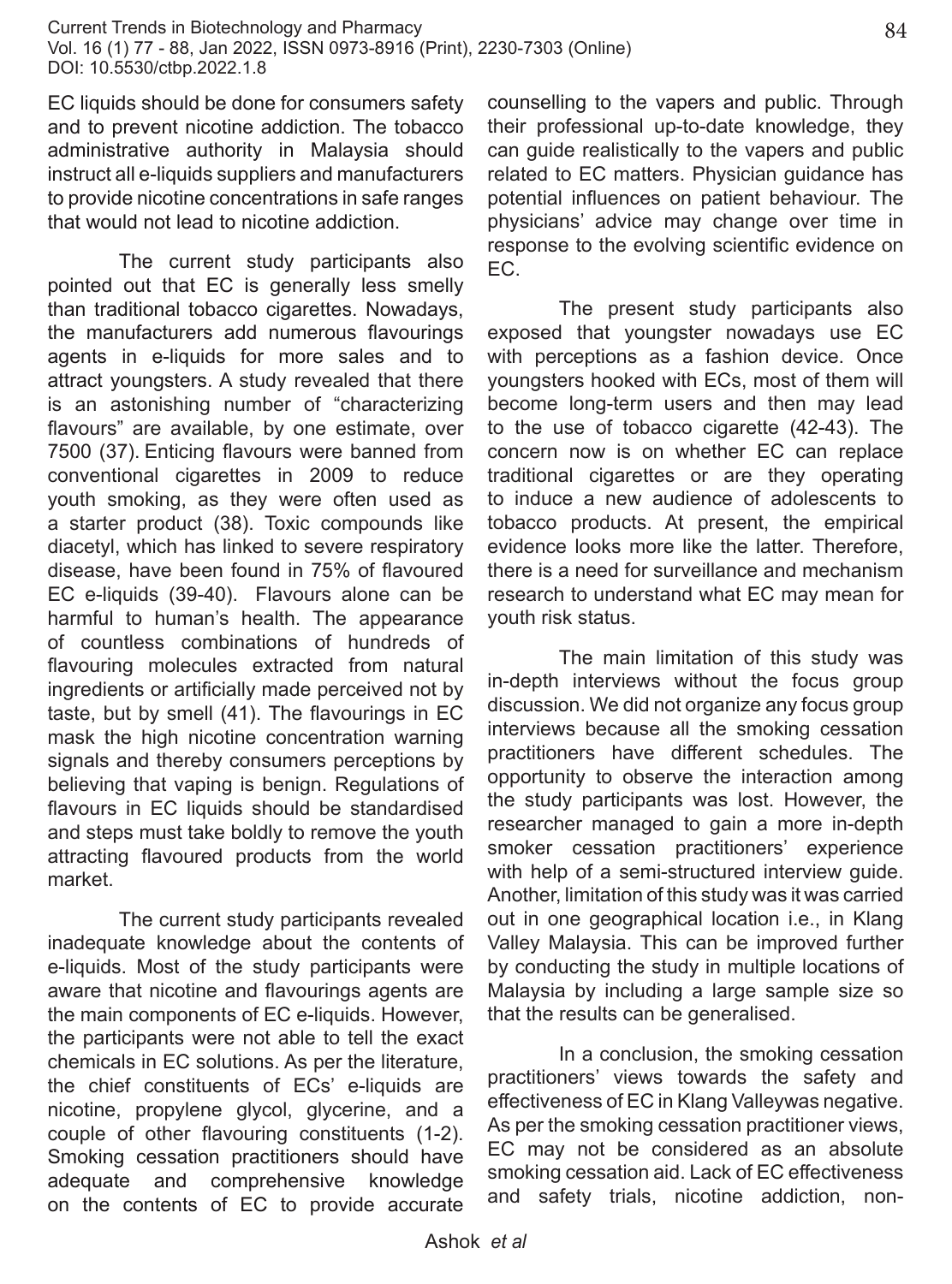regulation by the government of Malaysia and the FDA are the primary preventing factors for prescribing EC as a smoking cessation aid. Therefore, future trials are required to aware the smoking cessation practitioners so that they can appropriately guide tobacco quitters about EC based on scientific evidence.

### **Acknowledgements**

We sincerely thank our participants for joining this study and providing information about electronic cigarettes.

## **Declaration of Competing Interest**

The authors declare that they have no competing interests.

## **Funding and sources**

The study was financed by the faculty of pharmaceutical sciences, UCSI university Malaysia, project-2019-in-FPS-026.

#### **Ethical approval**

The study was registered in the National Medical Research Registration (NMRR) 19- 1574-48749 Malaysia. The Ethical approval was obtained from the Medical Research Ethics Unit (MREC) of Malaysia. The participant's consent forms were taken before enrolment in the study. Participants who agreed to sign the consent form was only allowed to join the study.

#### **References**

- 1. Eaton DL, Kwan LY, Stratton K., (2018). Public Health Consequences of E-Cigarettes. National Academies of Sciences, Engineering, and Medicine; Health and Medicine Division; Committee on the Review of the Health Effects of Electronic Nicotine Delivery Systems editors. Washington (DC): National Academies Press (US).
- 2. McNeill A, Brose LS, Calder R, Bauld L, Robson D., (2018). Evidence reviews of e-cigarettes and heated tobacco products.

A report commissioned by Public Health England. London: Public Health England. Feb. 6.

- 3. Control of drugs and cosmetics regulations 1952. (ONLINE) Available at: https:// www.pharmacy.gov.my/v2/sites/default/ files/document-upload/control-drugs-andcosmetics-regulation-1952. (Accessed Jan 25, 2022).
- 4. Ministry of Health Will acts On Electronic Cigarette Containing Nicotine using the Poison Act 1952. (ONLINE) Available at: http://www.moh.gov.my/english.php/file manager/ dl item. (Accessed on Jan 10, 2022)
- 5. Hassan N., Baharom N., Dawam N. D., Ismail N., Festus C. E., Mihat O. et al., (2018). Strengthening quit smoking services in Malaysia through Malaysia Quit (mQuit) Program. Tobacco Induced Diseases. 16 (1):862.
- 6. Institute for Public Health. National Health and morbidity survey, (2015). Report on smoking status among Malaysian adults. Institute for Public Health, Kuala Lumpur, Malaysia. (ONLINE) Available at: http:// www.iku.gov.my. (Accessed on May 10, 2021)
- 7. Kandra KL, Ranney LM, Lee JG, Goldstein AO., (2014). Physicians' attitudes and use of e-cigarettes as cessation devices, North Carolina. PloS one. 9(7): 29.
- 8. El-Shahawy O, Brown R, Elston Lafata J., (2016). Primary care physicians' beliefs and practices regarding e-cigarette use by patients who smoke: a qualitative assessment. International Journal of Environmental Research and Public Health. 13(5):445.
- 9. Abdulrahman SA, Ganasegeran K, Loon CW, Rashid A., (2020). An online survey of Malaysian long-term e-cigarette user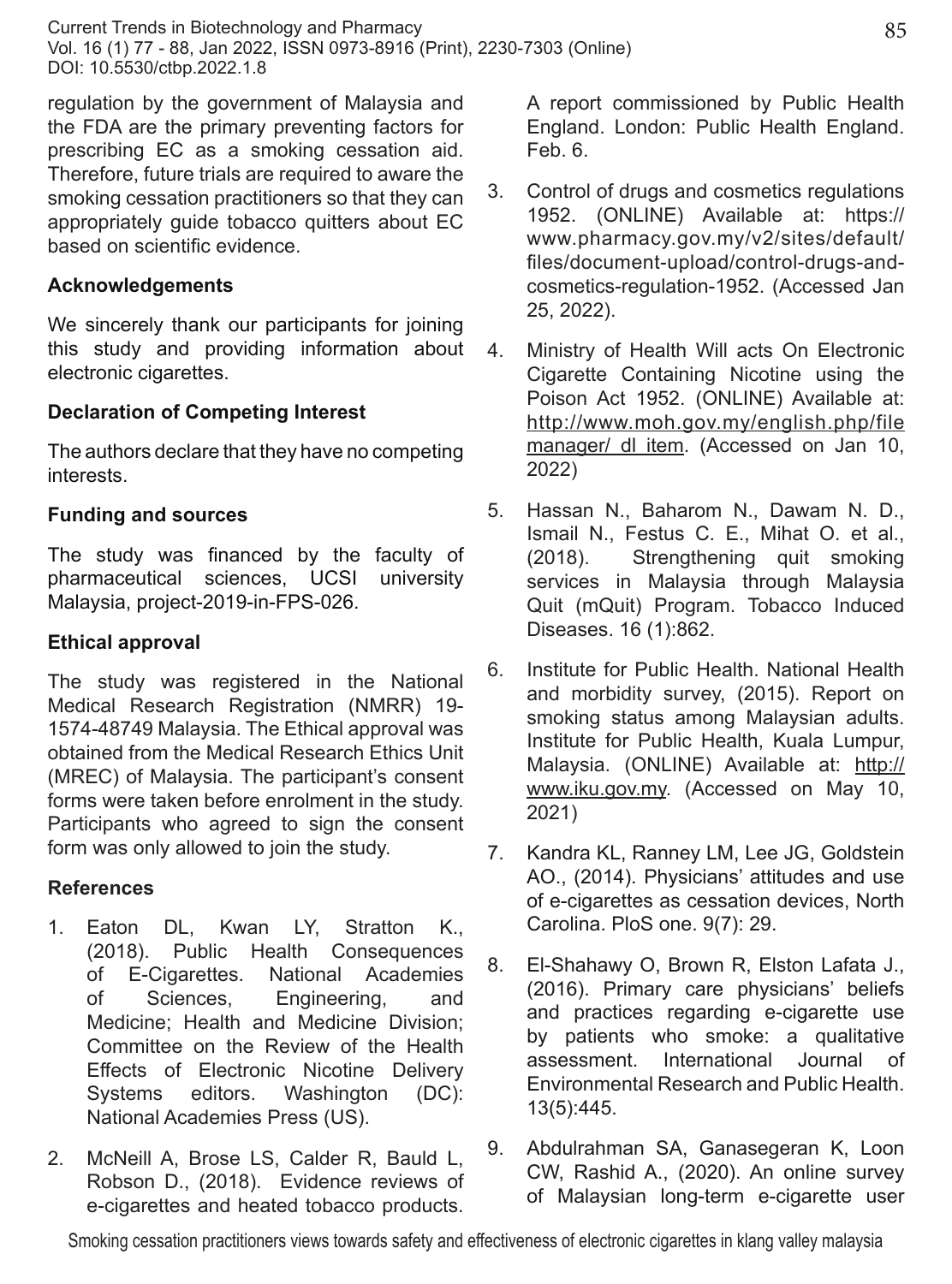perceptions. Tobacco Induced Diseases. 18.

- 10. Kalkhoran, S. and Glantz, S.A., (2016). E-cigarettes and smoking cessation in realworld and clinical settings: a systematic review and meta-analysis. The Lancet Respiratory Medicine. 4(2), pp.116-128.
- 11. Krishnasamy VP, Hallowell BD, Ko JY, Board A, Hartnett KP, Salvatore PP, Danielson M, Kite-Powell A, Twentyman E, Kim L, Cyrus A., (2020). Update: characteristics of a nationwide outbreak of e-cigarette, or vaping, product use associated lung injury. Morbidity and Mortality Weekly Report. 69(3):90.
- 12. Warner KE, Mendez D., (2019). E-cigarettes: comparing the possible risks of increasing smoking initiation with the potential benefits of increasing smoking cessation. Nicotine and Tobacco Research. 21(1):41-7.
- 13. O'Keefe AM, Bustad K, Apata J, Sheikhattari P, Abrams NR, Mahmud A., (2019). What differentiates underserved smokers who successfully quit from those who do not. Journal of community health.15;44(1):44-51.
- 14. Melizza N, Kurnia AD, Masruroh N, Dewi LS., (2020). Smoking Behaviour, Perceived Self Efficacy, and Motivation of Smoking Cessation among university Student. International Journal of Health Sciences. 8(01):23-9.
- 15. Gwaltney CJ, Metrik J, Kahler CW, Shiffman S., (2009). Self-efficacy and smoking cessation: a meta-analysis. Psychology of Addictive Behaviours. 23(1):56.
- 16. Ferrari M, Zanasi A, Nardi E, Labate AM, Ceriana P, Balestrino A, Pisani L, Corcione N, Nava S., (2015). Short-term effects of a nicotine-free e-cigarette compared to a traditional cigarette in smokers

and non-smokers. BMC pulmonary medicine.15(1):1-9.

- 17. Adriaens K, Van Gucht D, Declerck P, Baeyens F., (2014). Effectiveness of the electronic cigarette: an eight-week Flemish study with six-month follow-up on smoking reduction, craving and experienced benefits and complaints. International journal of environmental research and public health. 11(11):11220-48.
- 18. Bullen C, Howe C, Laugesen M, McRobbie H, Parag V, Williman J, Walker N., (2013). Electronic cigarettes for smoking cessation: a randomised controlled trial. The Lancet. 382(9905):1629-37.
- 19. Caponnetto P, Campagna D, Cibella F, Morjaria JB, Caruso M, Russo C, Polosa R., (2013). Efficiency and Safety of an electronic cigarette (ECLAT) as tobacco cigarettes substitute: a prospective 12-month randomized control design study. PloS one. 8(6).
- 20. Hajek P, Phillips-Waller A, Przulj D, Pesola F, Myers Smith K, Bisal N, Li J, Parrott S, Sasieni P, Dawkins L, Ross L., (2019). A randomized trial of e-cigarettes versus nicotine- replacement therapy. New England Journal of Medicine. 380(7):629- 37.
- 21. Franzen KF, Willig J,Cayo Talavera S, Meusel M, Sayk F, Reppel M, Dalhoff K, Mortensen K, Droemann D., (2018). E-cigarettes and cigarettes worsen peripheral and central hemodynamic as well as arterial stiffness: A randomized, double-blinded pilot study. Vascular Medicine. 23(5):419-25
- 22. Callahan Lyon P., (2014). Electronic cigarettes: human health effects. Tobacco control. 1;23(2):36-40.
- 23. Kuntic M, Daiber A, Münzel T., (2020). Acrolein, e-cigarettes, and pulmonary and vascular damage. European Heart Journal.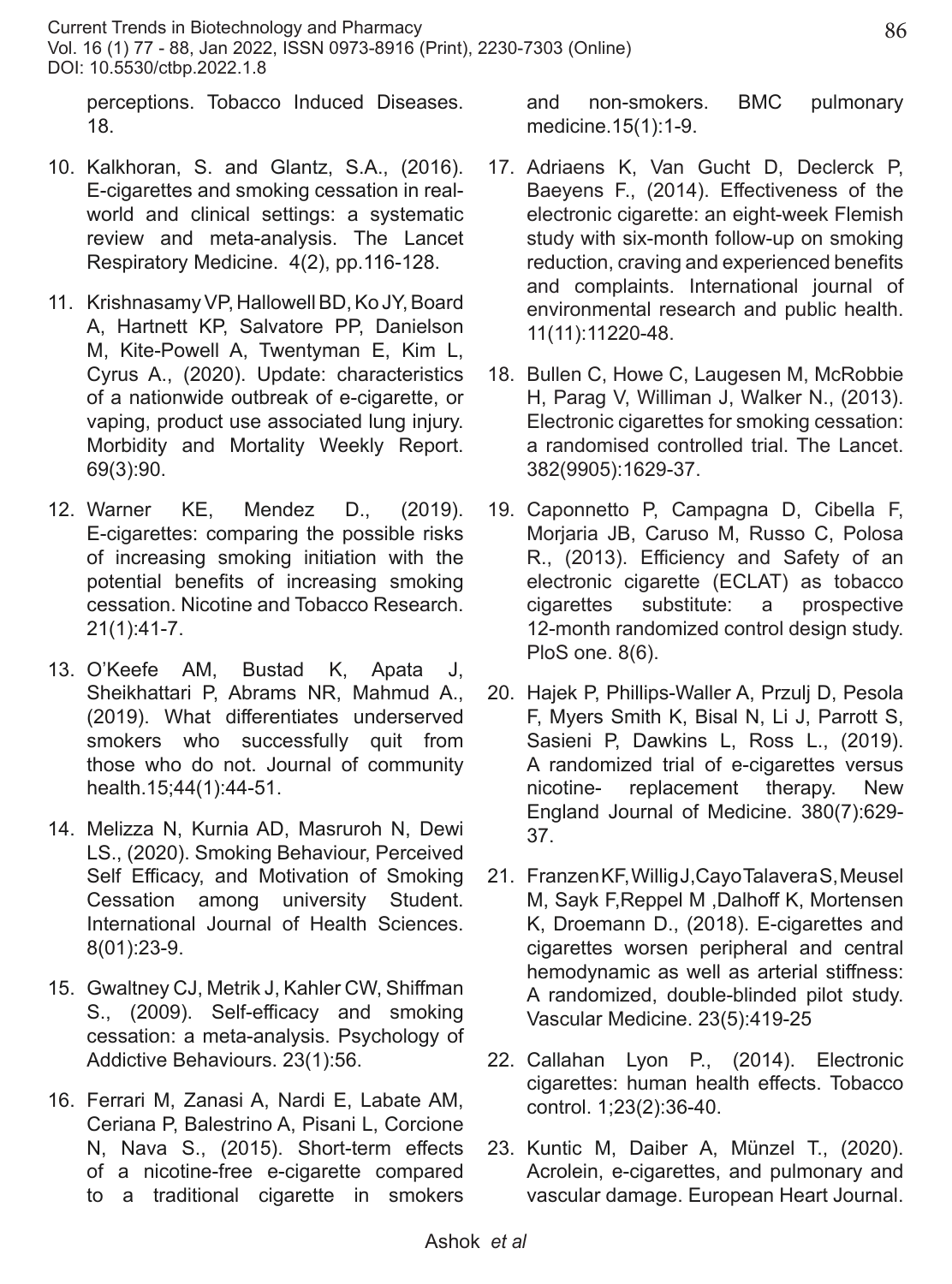14;41(15):1524.

- 24. Kalininskiy A, Bach CT, Nacca NE, Ginsberg G, Marraffa J, Navarette KA, McGraw MD, Croft DP., (2019). E-cigarette, or vaping, product use associated lung injury (EVALI): case series and diagnostic approach. The Lancet Respiratory Medicine. 1;7(12):1017- 26.
- 25. Blount BC, Karwowski MP, Shields PG, Morel-Espinosa M, Valentin-Blasini L, Gardner M, Braselton M, Brosius CR, Caron KT, Chambers D, Corstvet J., (2020). Vitamin E acetate in bronchoalveolarlavage fluid associated with EVALI. New England Journal of Medicine. 382(8):697- 705.
- 26. Pray IW, Atti SK, Tomasallo C, Meiman JG., (2020). E-cigarette, or Vaping, Product Use Associated Lung Injury Among Clusters of Patients Reporting Shared Product Use Wisconsin, 2019. Morbidity and Mortality Weekly Report. 6;69(9):236.
- 27. Satteson ES, Walker NJ, Tuohy CJ, Molnar JA., (2018). Extensive hand thermal and blast injury from electronic cigarette explosion: a case report. Hand. 13(3); 1-5.
- 28. Trigger S, Coleman B., (2019). Social media mentions of electronic nicotine delivery systems (ENDS) battery-related overheating, fires, and explosions: Findings from a pilot study. International journal of environmental research and public health. 16(8):1308
- 29. Kennedy RD, Awopegba A, De León E, Cohen JE., (2017). Global approaches to regulating electronic cigarettes. Tobacco control. 26(4):440-5.
- 30. Control of tobacco products (amendment) regulation, (2018). (ONLINE) Available at: https://www.tobaccocontrollaws. org/legislation/country/malaysia/laws. (Accessed April 30, 2021).
- 31. Goniewicz ML, Gupta R, Lee YH, Reinhardt S, Kim S, Kim B, Kosmider L, Sobczak A., (2015). Nicotine levels in electronic cigarette refill solutions: A comparative analysis of products from the US, Korea, and Poland. International Journal of Drug Policy. 26(6):583-8.
- 32. Davis B, Dang M, Kim J, Talbot P., (2015). Nicotine concentrations in electronic cigarette refill and do-it-yourself fluids. Nicotine & Tobacco Research. 17(2):134- 41.
- 33. Rahman A, Nik Mohamed MH, Mahmood S., (2018). Nicotine Estimations in Electronic Cigarette E-Liquids Among Malaysian Marketed Samples. Analytical Chemistry Letters. 8(1):54-62.
- 34. Jackler RK, Ramamurthi D., (2019). Nicotine arms race: JUUL and the highnicotine product market. Tobacco control. 28(6):623-8.
- 35. Franck C, Budlovsky T, Windle SB, Filion KB, Eisenberg MJ., (2014). Electronic cigarettes in North America: history, use, and implications for smoking cessation. Circulation. 129(19): 1945-1952.
- 36. Hartmann Boyce, Jamie, Hayden McRobbie, Chris Bullen, Rachna Begh, Lindsay F. Stead, and Peter Hajek., (2016). "Electronic cigarettes for smoking cessation." Cochrane Database of Systematic Reviews. (9).
- 37. Zhu SH, Sun JY, Bonnevie E, Cummins SE, Gamst A, Yin L, Lee M., (2014). Four hundred and sixty brands of e-cigarettes and counting: implications for product regulation. Tobacco control. 1;23(suppl 3): iii3-9.
- 38. Dai H, Hao J., (2016). Flavoured electronic cigarette use and smoking among youth. Paediatrics. 1;138(6): e20162513.